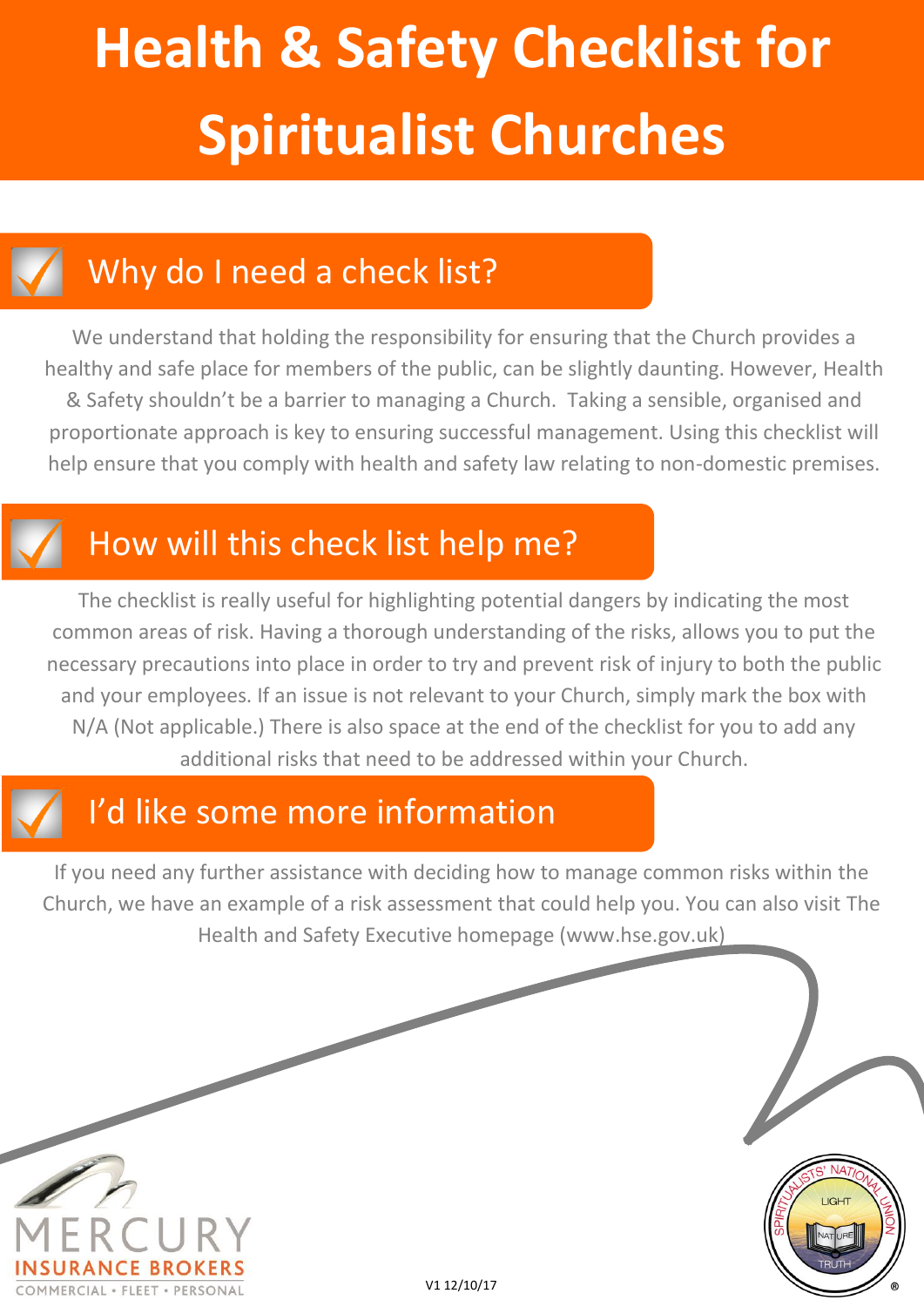### Questions you should ask NYA | Yes | N/A |

Further action required

| <b>Car Park</b>   | Is the car park surface maintained to minimise slip & trip<br>risks?           |  |  |
|-------------------|--------------------------------------------------------------------------------|--|--|
|                   | Are vehicle and pedestrian routes/flows, car park and site                     |  |  |
|                   | entrances/exits clearly marked?                                                |  |  |
|                   | Is the car park well lit?                                                      |  |  |
|                   | Can emergency vehicles gain access?                                            |  |  |
| <b>Movement</b>   | Are paths, steps and ramps to and from the hall properly                       |  |  |
| around the        | maintained to minimise slip & trip risks?                                      |  |  |
| building          | Is lighting suitable & sufficient to allow safe access & exit                  |  |  |
|                   | (Including lighting of emergency exits?)                                       |  |  |
|                   | Have you provided matting to minimise rainwater being                          |  |  |
|                   | carried into the building?                                                     |  |  |
|                   | Do rooms and corridors have sufficient lighting?                               |  |  |
|                   | Are corridors clear of clutter?                                                |  |  |
|                   | Are there any trailing electrical leads/cables?                                |  |  |
|                   | Are permanent fixtures in good condition? (Seats, shelving,                    |  |  |
|                   | Cupboards, Notice Boards)                                                      |  |  |
|                   | Is internal flooring in good condition? (Carpets)                              |  |  |
|                   | Where any doors contain glass, is this made from a safety<br>material?         |  |  |
|                   | Are all stairs fitted with hand rails?                                         |  |  |
| <b>Electrical</b> | If you have any fixed electrical installations:                                |  |  |
| equipment and     | Are they correctly installed, modified or repaired, then                       |  |  |
| services          | inspected and tested by an electrician or other suitably                       |  |  |
|                   | qualified person before being put into use?                                    |  |  |
|                   | Are they inspected and tested at regular intervals by                          |  |  |
|                   | an electrician or other suitably qualified person?                             |  |  |
|                   | If you own or hire any portable or fixed electrical equipment                  |  |  |
|                   | (Cooker, hoover):                                                              |  |  |
|                   | Has it been visually checked and where necessary,                              |  |  |
|                   | tested at regular intervals to ensure that it is safe to<br>use?               |  |  |
|                   | Has any damaged electrical equipment been taken out<br>of service or replaced? |  |  |



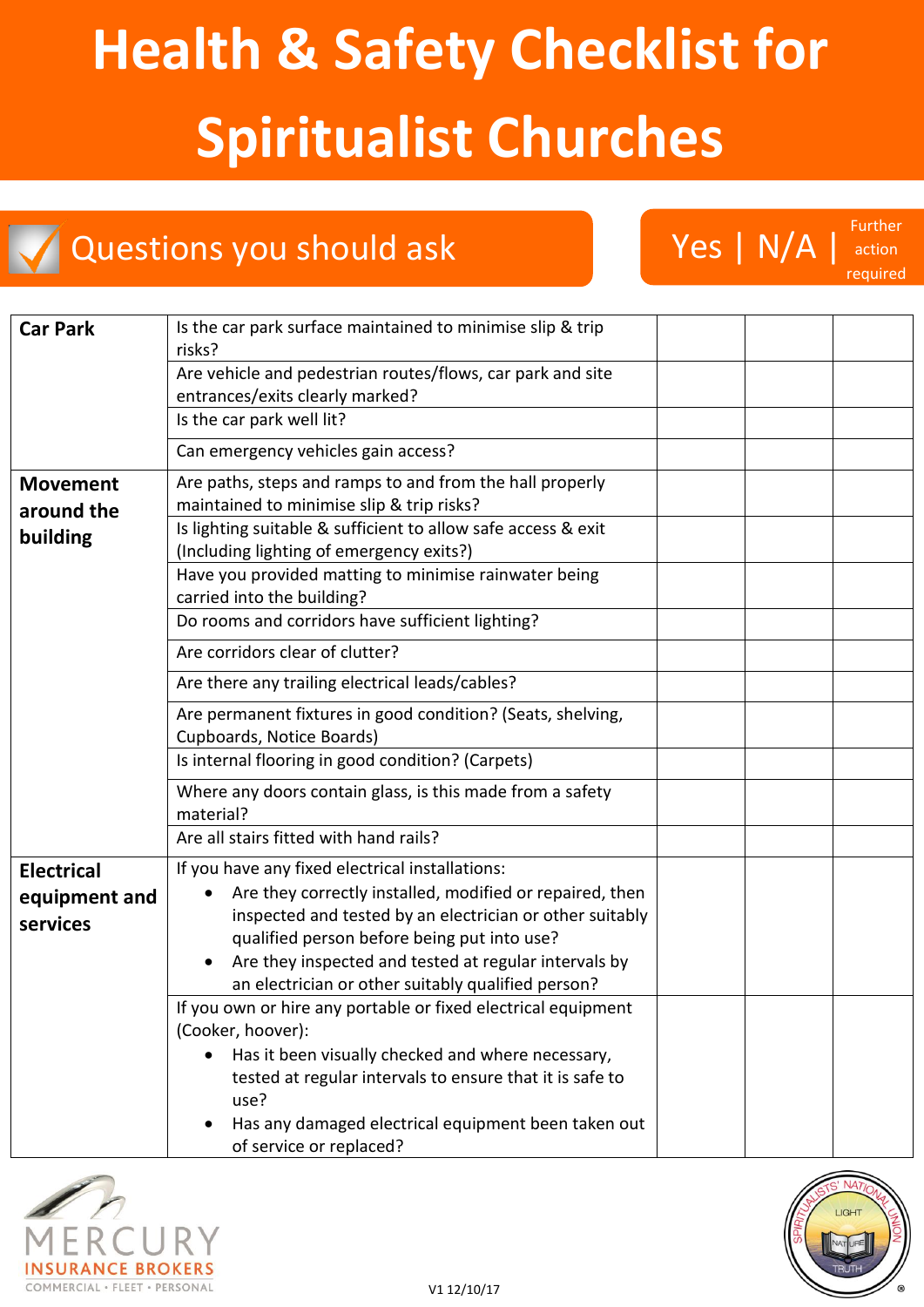Questions you should ask Ves | N/A | Further

| <b>Gas equipment</b><br>& services | If fixed gas appliances are available for use (A boiler, cooker,<br>water heater) are arrangements in place for periodic<br>examinations and any remedial action by a Gas Safe<br>registered engineer?<br>If mobile gas appliances are available for use (Heaters fuelled<br>by bottled gas) are arrangements in place for periodic<br>examinations and any remedial action by a competent person |  |  |
|------------------------------------|---------------------------------------------------------------------------------------------------------------------------------------------------------------------------------------------------------------------------------------------------------------------------------------------------------------------------------------------------------------------------------------------------|--|--|
|                                    | in place?                                                                                                                                                                                                                                                                                                                                                                                         |  |  |
| <b>Asbestos</b>                    | Does the hall contain any asbestos?                                                                                                                                                                                                                                                                                                                                                               |  |  |
|                                    | If there is asbestos and it is in good condition, has a record<br>been made of where it is? Are there arrangements to provide<br>this information to anyone who carries out maintenance work<br>on the building?                                                                                                                                                                                  |  |  |
|                                    | Is there a system in place (Fixed warning signs) to ensure the<br>asbestos is not disturbed and regular checks made to ensure<br>it remains undisturbed and in good condition?                                                                                                                                                                                                                    |  |  |
|                                    | If damaged asbestos has been identified, have arrangements<br>been made to ensure it is either repaired, encapsulated or<br>removed? (The work must be carried out by licensed<br>contractor)                                                                                                                                                                                                     |  |  |
|                                    | Have records of any asbestos been kept so that asbestos<br>material likely to release high fibre levels can be removed first<br>by licensed contractors if the hall is refurbished/demolished?                                                                                                                                                                                                    |  |  |
| <b>Fire</b>                        | Has a fire risk assessment been completed and are adequate<br>fire safety measures in place?                                                                                                                                                                                                                                                                                                      |  |  |
|                                    | Has an evacuation plan been implemented & tested?                                                                                                                                                                                                                                                                                                                                                 |  |  |
|                                    | Is the fire alarm tested regularly?                                                                                                                                                                                                                                                                                                                                                               |  |  |
|                                    | Are fire drills carried out at least once a year?                                                                                                                                                                                                                                                                                                                                                 |  |  |
|                                    | Are regular checks made to ensure escape routes & fire doors<br>are: Unobstructed, Adequate and effective for the number of<br>people using the hall (Including disabled & vulnerable)?                                                                                                                                                                                                           |  |  |
|                                    | Are combustible substances or waste stored safely?                                                                                                                                                                                                                                                                                                                                                |  |  |
|                                    | Is fire-fighting equipment in place and tested regularly in line<br>with the manufacturer's guidance? Are staff trained to use it?                                                                                                                                                                                                                                                                |  |  |
| <b>Responsibility</b>              | Do users have all information they need to operate safely?                                                                                                                                                                                                                                                                                                                                        |  |  |





action required